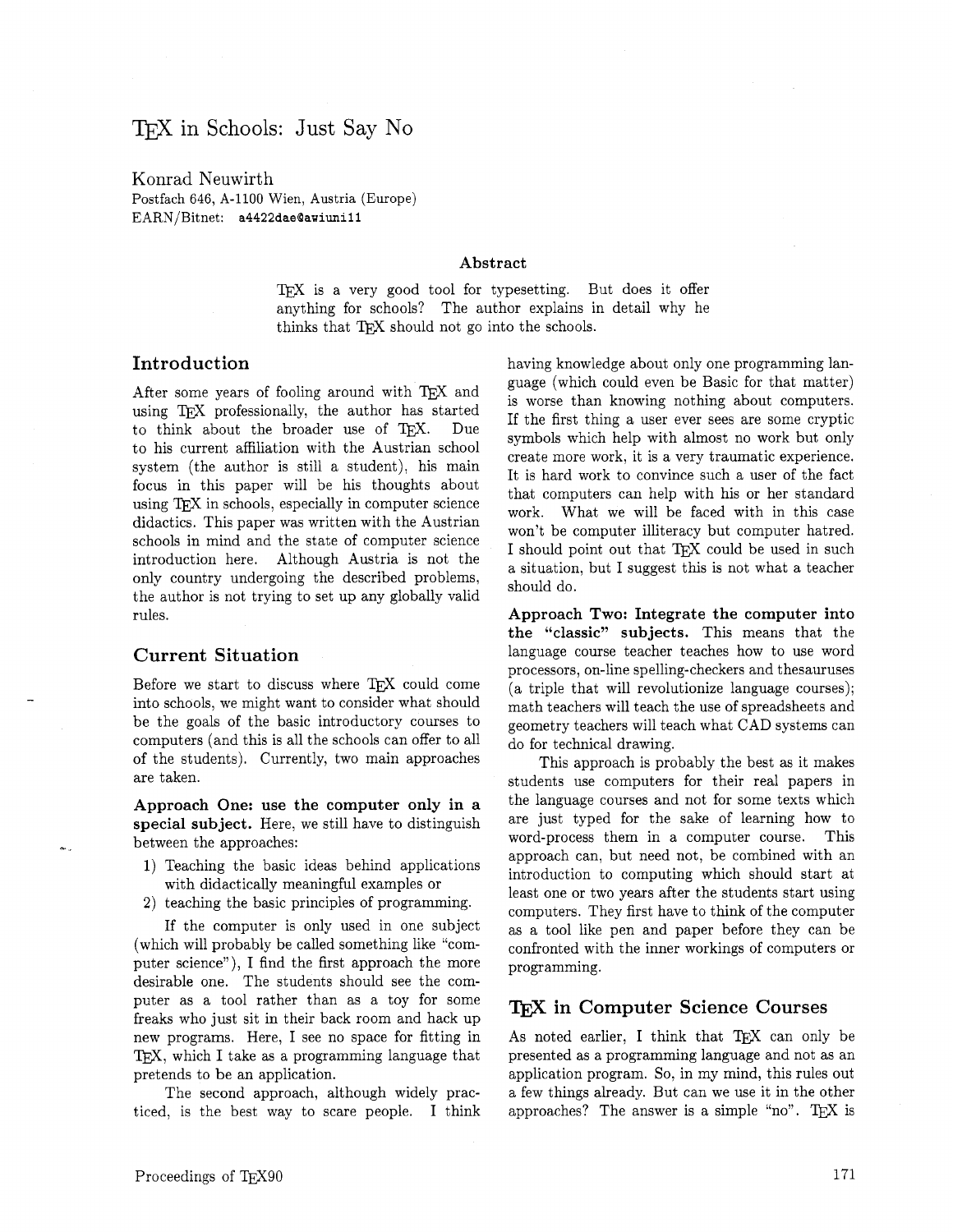simply not a very didactic tool. There are better programming languages to show basic concepts such as recursion. There is even a language developed for teaching children: LOGO. It enables the teacher to use recursion, or all the other major concepts like functions or procedures, in a very intuitive manner. In the appendix, you will find two programs which accomplish exactly the same thing, one in LOGO and the other one in T<sub>E</sub>X. It is needless to say which is more useful in a classroom situation.

In the TFX world we have a tool which could be used in that context and which has not yet earned a lot of respect for it's potential didactic use: Literate Programming. I know of one university lecture where the lecture notes are available as WEB files to the students, but there is no such thing in schools. And, for me, the important thing behind Literate Programming is that it allows the reader to watch the program designer originate ideas and develop them into working programs (if the programmer does use WEB accordingly, of course). As unreadable as Knuth's books might be, his programs in WEB are a pleasure to read. The didactic value of  $T_F X$ : The Program must not be underestimated. It is one of the best things given to a reasonably experienced Pascal programmer. And with Spidery WEB, we have the tools to use Literate Programming with other languages, too.

The difficulty in programming T<sub>F</sub>X to do as you want it to also creates another problem: teacher education. Although this should definitely not be one of the prime criterion in selecting educational tools, it still is a problem. To really program  $T_{E}X$  is difficult enough. But to be good enough to further teach how to program in TFX is even harder. So we see that TEX is not really a good tool to teach computer science.

## in "Classic" **Subjects**

Maybe we can find a way to use  $TFX$  as an application? There are two more places we could try to let TFX sneak into schools: language courses and arts courses.

**Language courses.** Teachers of language courses teach the students how to represent their ideas on paper, although their main goal still should be to teach them how to verbally express ideas. For this, TEX is overkill. Students should be taught the basic principles of document design, but the emphasis still should be on the content, not on the presentation. If we let them use  $TFX$ , they would spend a lot of time on visual presentation and not on the content. This is because of the perfectionism TFX provokes. We already can produce very, very good output with  $T_{F}X$  so we also have to clean up the minor glitches and re-edit the input file at least two or three times until the paper looks almost perfect. This takes a lot of time. A researcher might do that, because nobody minds if his paper is finished half an hour later, but in school, half an hour is a lot of time, especially with the tight schedules the schools usually have (in Austria, the units of subjects taught are 50 minutes). So in the time the student spends TEXing and previewing his paper, he might instead be polishing up its content.

In schools, word processors which offer some basic functions to polish up the image of a text are sufficient, even if the lines are not broken as perfectly as if done by TEX. Especially for younger students, it is not so important to have a perfect representation of what the output will finally look like on paper, but it is important that the visual representation can be changed interactively. Even tools like Microsoft Word or WordPerfect are too much because their large number of functions are not really necessary for educational use.

The basic idea behind didactic software should always be: how can I easily show what is important? If we use WordPerfect, students spend most of their time memorizing key combinations. If we use  $T_F X$ , they would have to use an editor (which takes time to learn) and still remember all the cryptic tokens that  $TrX$  uses. A lot of things can be said about TEX, but not that it is either didactic or intuitive. Small word processors like MicroStar from the Borland Turbo Pascal Editor Toolbox are sufficient. (Well, not quite. There are some things it lacks too.) There are pull-down menus, so there is no need to remember the control-altcokebottle combinations, and all the functions are easily accessible.

**Art courses.** Art education does not consider typography and typesetting worthy topics of art education because there are more important things to learn. In my career as a student, I never heard how a good-looking document is produced. I learned how to paint a surreal city; I learned how to see colors, I learned about the ideas of different schools of painters. But I did not learn how to make a document strikingly different, be it due to its very special font or markup. Apart from that, the art teachers I know have some knowledge about calligraphy, which is considered an art-form, but typography is a trade.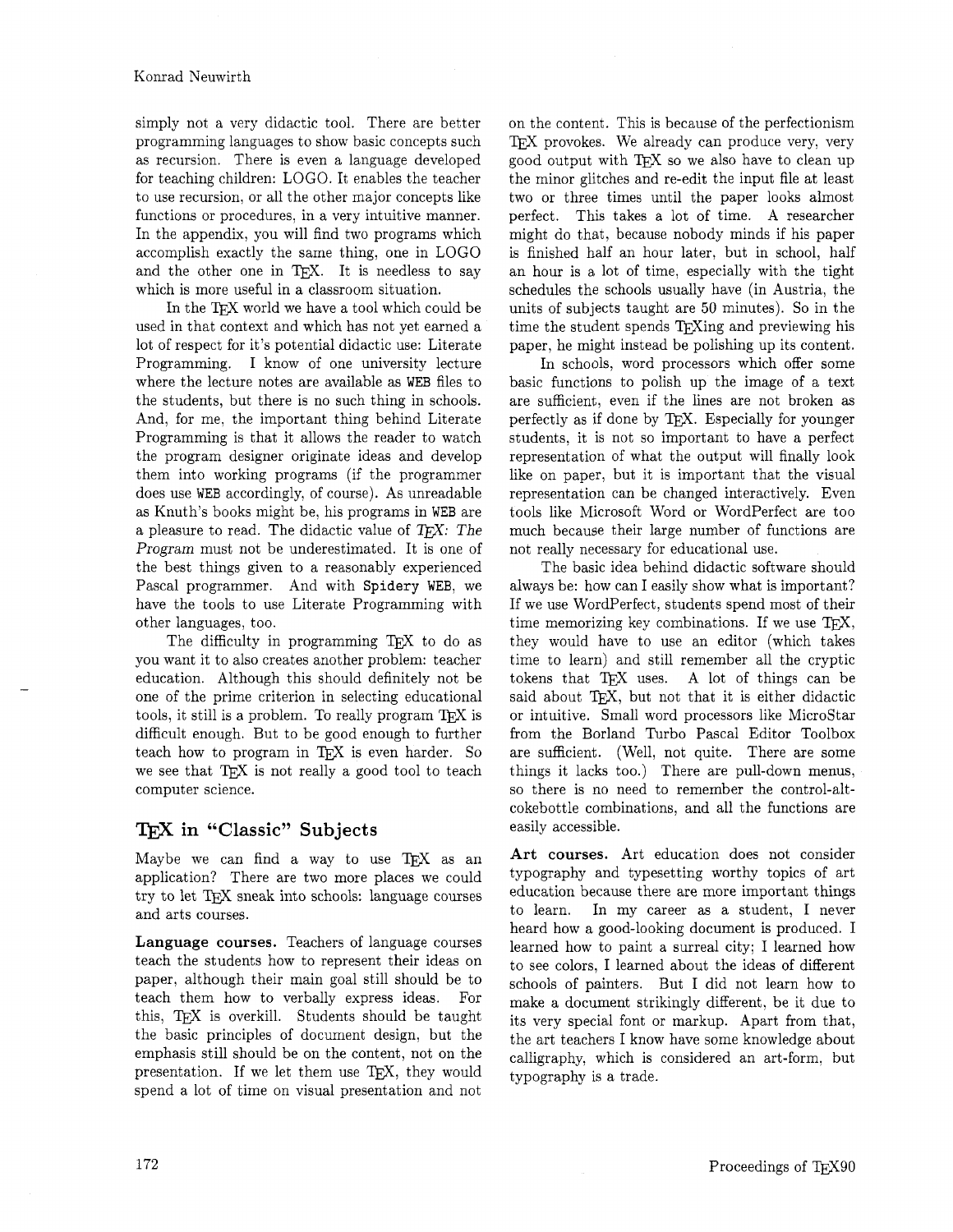Other courses. I see no place where T<sub>EX</sub> could be used sensibly. For instance; with current math curriculums, I don't know any place where TFX could be used. Neither can it be used as a tool nor an example to illustrate a specific mathematical concept. It might be shown as an example where different "classical" subjects can be integrated (mathematics, computer science and arts). However, this is a threatening idea to current school systems, because then they could not keep up with the very strict separation of the different subjects and would have to go to a more integrated and overall different way of teaching. Although this is done in a very experimental way, in so called project-weeks, this is not yet an accepted way of teaching in a school.

A place where TFX could come in handy. Perhaps some teachers could use TFX to produce material for students, but I think this option would be used by a very small minority. No, there is no place were TEX fits into schools. It is too big, too powerful.

### **Conclusion**

 $T_{\rm F}$  is definitely a good tool for type setting. I don't want to stop anybody from using it. I like to use it myself, in my spare time. But I think that has nothing to do in schools. Let's keep it in the academic and commercial world.

TFX in schools: just say no.

# **Bibliography**

BYTE 7#8 (August 1982) An all LOGO issue

- Harvey, Brian Computer Science LOGO Style **3** Volumes. Cambridge, Mass.: MIT Press. (typeset with T<sub>E</sub>X)
- Knuth, Donald E. The TEXbook. Reading, Mass.: Addison- Wesley, 1984.
- Knuth, Donald E. TrX: The Program. Reading. Mass.: Addison-Wesley, 1984
- Lovis. D, and Tagg, E.D. Computers in Education Proceedings of the IFIP TC **3** Conference ECCE Lausanne 88. Amsterdam 1988: Elsevier Science Publishers
- Papert. Seymour Mindstorms: Children, Computers and Powerful Ideas, Harvester Press

والمناسبين